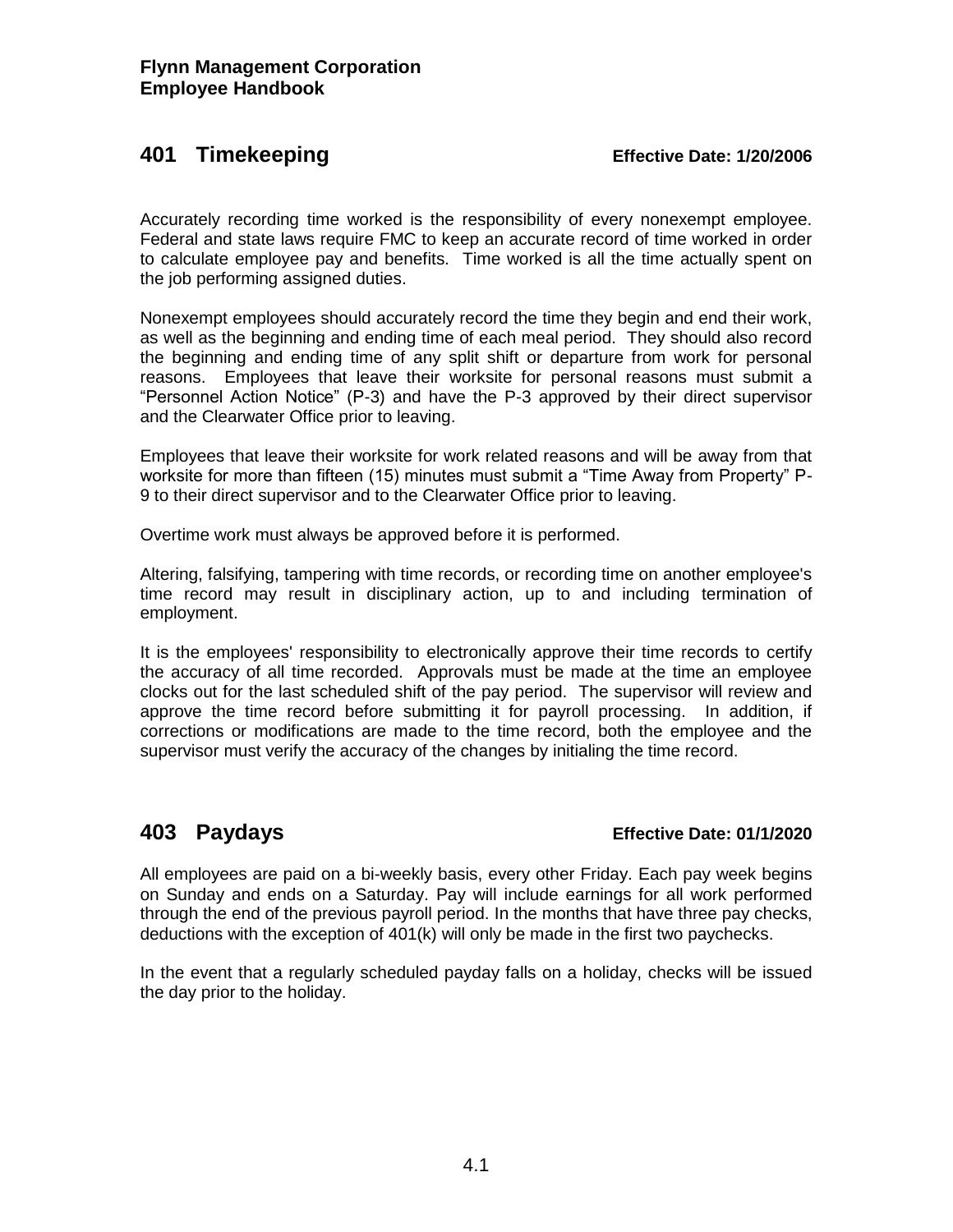## **405 Employment Termination Effective Date: 9/1/1998**

Termination of employment is an inevitable part of personnel activity within any organization, and many of the reasons for termination are routine. Below are examples of some of the most common circumstances under which employment is terminated:

- \* Resignation voluntary employment termination initiated by an employee.
- \* Discharge involuntary employment termination initiated by the organization.
- \* Retirement voluntary employment termination initiated by the employee meeting age, length of service, and any other criteria for retirement from the organization.

Since employment with FMC is based on mutual consent, both the employee and FMC have the right to terminate employment at will, with or without cause, at any time. Employees will receive their final pay in accordance with applicable state law.

Employee benefits will be affected by employment termination in the following manner. Some benefits may be continued at the employee's expense if the employee so chooses. The employee will be notified in writing of the benefits that may be continued and of the terms, conditions, and limitations of such continuance.

# **407 Severance Pay Effective Date: 9/1/1998**

FMC provides severance pay to eligible employees whose employment is terminated for reasons that are not prejudicial to FMC, as determined by FMC in its sole discretion. Severance pay will be provided to the following eligible employee classifications:

- \* Regular full-time employees
- \* Regular part-time employees

Specifically excluded from benefits under this provision are employees who: were hired as temporary employees for a specified period of time; leave work due to a reduction in the work force; were offered but refused to accept another suitable position with the organization; were provided the opportunity to be retained for any length of time by a successor employer.

## **408 Pay Advances Effective Date: 9/1/1998**

FMC does not provide pay advances on unearned wages to employees.